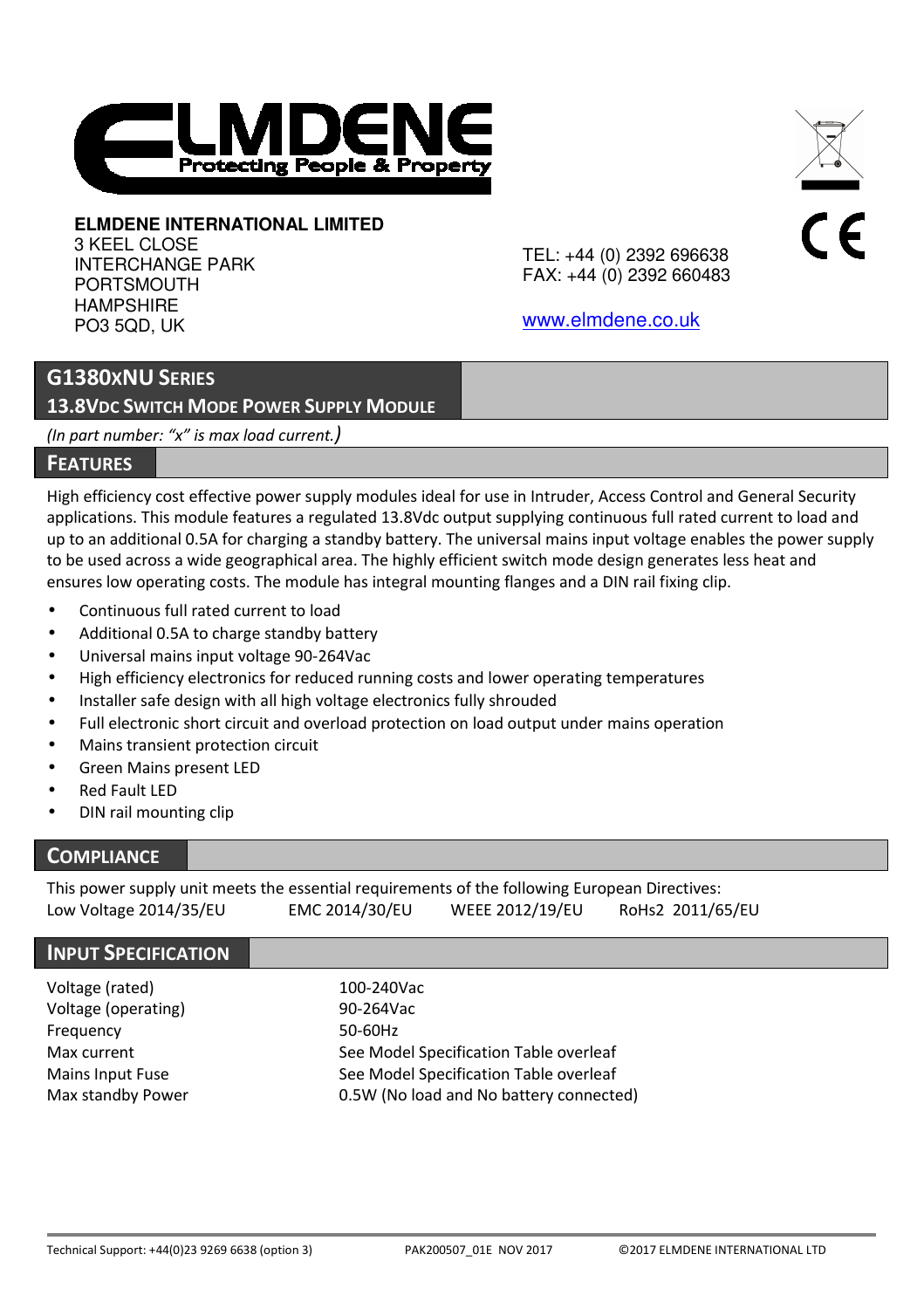| <b>OUTPUT SPECIFICATION</b> |                                                     |
|-----------------------------|-----------------------------------------------------|
| Voltage                     | 13.4 - 14.2Vdc (13.8Vdc nominal) on mains power     |
|                             | 10.0 - 12.3Vdc on battery standby                   |
| Max load current            | See Model Specification Table overleaf              |
| Ripple                      | 150 mV pk-pk max                                    |
| Load output Fuse            | See Model Specification Table overleaf              |
| Overload                    | Electronic shutdown until overload or short circuit |
|                             | removed (under mains power only)                    |

# **STANDBY BATTERY**

| Battery Type                            | 12V Valve Regulated Lead Acid    |  |  |
|-----------------------------------------|----------------------------------|--|--|
| Average Battery Charge Time             | $7Ah = 24 hours to 80%$          |  |  |
|                                         | $17Ah = 58 hours to 80%$         |  |  |
| <b>Battery Charging Fuse protection</b> | F1.0A 20mm glass (G13805NU only) |  |  |

# **LOCAL INDICATORS**

MAINS LED (Green) Mains present FAULT LED (Red) Fault present: Output fuse fail or battery fuse fail (G13805NU only)





# **MECHANICAL**

| <b>Dimensions</b>        | $W \times L \times H$ (mm) [overall] | See Diagram |
|--------------------------|--------------------------------------|-------------|
| <b>Fixing Centres</b>    | XX x YY (Hole Dia 4.2mm)             | See Diagram |
| Recommended fixing screw |                                      | M4          |
| Weight (kg)              |                                      | 0.22        |

# **ENVIRONMENTAL**

Temperature  $-10$  to +40°C (operating) 95% RH non-condensing -20 to +80°C (storage)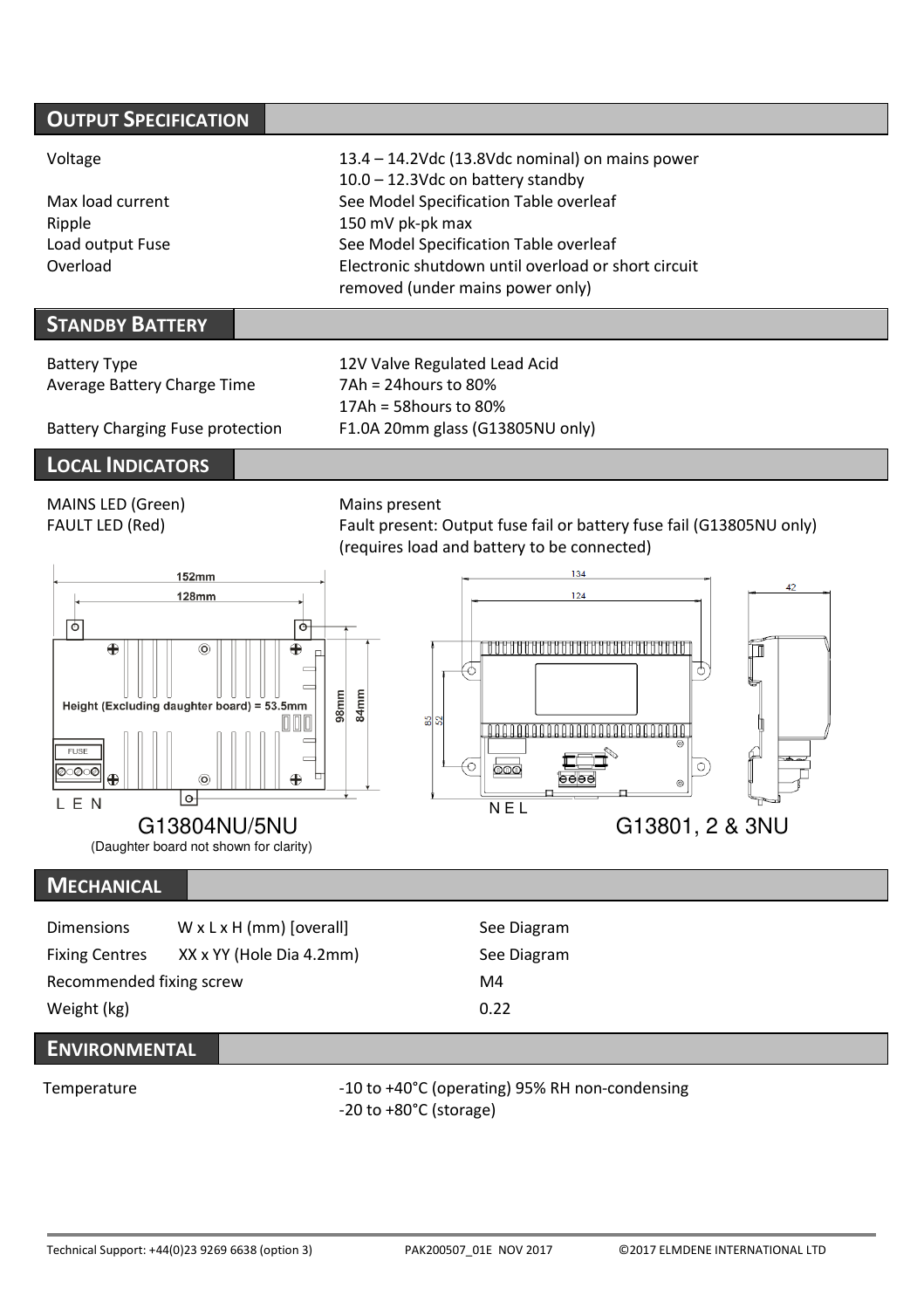| <b>CONNECTIONS</b>                      |                                                                                                                                                                                          |
|-----------------------------------------|------------------------------------------------------------------------------------------------------------------------------------------------------------------------------------------|
| $+ O/P$<br>$-O/P$<br>+ BATT<br>$-$ BATT | +ve voltage O/P to load equipment<br>for G13805NU, O/P numbered 1-4<br>-ve voltage O/P to load equipment<br>To standby battery POSITIVE terminal<br>To standby battery NEGATIVE terminal |
| International Internationale            |                                                                                                                                                                                          |

# **INSTALLATION INSTRUCTIONS**

This unit is only suitable for installation as permanently connected equipment. The PSU is *NOT SUITABLE* for external installation*. EQUIPMENT MUST BE EARTHED*. Before installation, ensure that external disconnect device is *OFF*. The PSU should be installed according to all relevant safety regulations applicable to the application.

## **ENCLOSURE AND MOUNTING**

This power supply module has high voltage present and is for use by Service Personnel only. This power supply module MUST be securely mounted within a robust enclosure having suitable means to prevent unintentional access to the module. Suitable notices must be affixed to the outside of the enclosure to warn of high voltages present internally.

#### **Mounting the module**

1) Mount securely in correct orientation allowing minimum clearance of 20mm all round – see diagram.



#### **Mains Power Up**

- 2) Attach correctly rated mains cable (minimum 0.5mm<sup>2</sup> [3A], 300/500Vac) and secure in enclosure using cable ties.
- 3) Apply mains power. Check for 13.8Vdc on load outputs. Check Green Mains LED is on.
- 4) Disconnect mains power.

#### **Load Output**

- 5) Attach correctly rated load cable and secure in enclosure using cable ties. Note polarity.
- 6) Apply mains power. Check Green Mains LED is on.
- 7) **NOTE**: Red LED may be illuminated to indicate that no battery has been connected. This is normal. (G13805NU only)
- 8) Verify load is operating correctly.
- 9) Disconnect mains power.

#### **Standby Battery – NOTE: Ensure batteries being fitted to this unit are in good condition**

- 10) Connect battery to terminal block using minimum  $32/0.2$  (1.0mm<sup>2</sup> CSA) stranded wire. **NOTE:** ensure correct polarity of battery connections. Maximum recommended total battery lead length = 500mm
- 11) Apply mains power. Check Green Mains LED is on.
- 12) Check there is no fault indication on Red LED.
- 13) Disconnect mains power. Check that the batteries continue to supply voltage and current to the load. The Green LED should be off.

**NOTE**: Batteries must have sufficient charge to supply the load

14) Reconnect mains power. Green LED should be on.